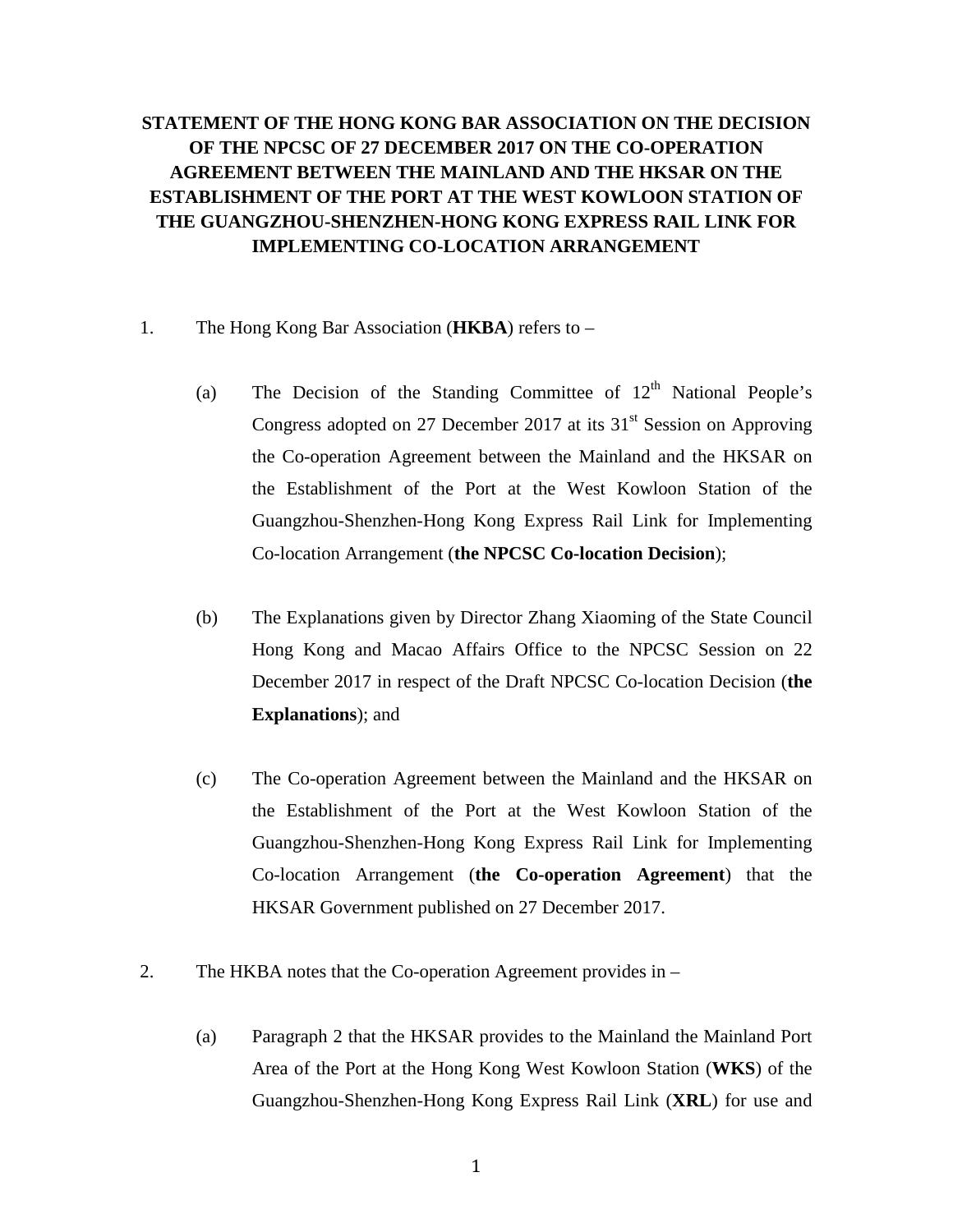exercise of jurisdiction by the Mainland in accordance with the Cooperation Agreement; and that the acquisition, duration and fees for the use of the site of the Mainland Port Area shall be provided by a contract between the said parties.

- (b) Paragraph 4 that the Mainland Port Area shall, from the date of its commencement of operation, be subject to Mainland jurisdiction in accordance with the Co-operation Agreement and Mainland laws (including judicial jurisdiction), with the Mainland Port Area being regarded as within the Mainland for such purpose.
- (c) Paragraphs 5 and 6 that Mainland authorities shall be stationed at the Mainland Port Area to carry out duties under Mainland laws in respect of entry/exit border check, customs supervision and examination and quarantine.
- (d) Paragraph 9 that passengers bound for the HKSAR shall be treated as within the Mainland before they leave the Mainland Port Area and if any one of them contravenes a Mainland law, the Mainland authorities stationed there shall take appropriate legal measures according to the law and the specific circumstances.
- (e) Paragraph 10 that passengers bound for the Mainland shall be treated as within the Mainland after they have entered the Mainland Port Area and if any one of them contravenes a Mainland law, the Mainland authorities stationed there shall take appropriate legal measures according to the law and the specific circumstances.
- (f) Paragraph 12 that HKSAR officers may enter the Mainland Port Area to assist in respect of sudden and emergency incidents only at the request and authorization of the Mainland authorities stationing there.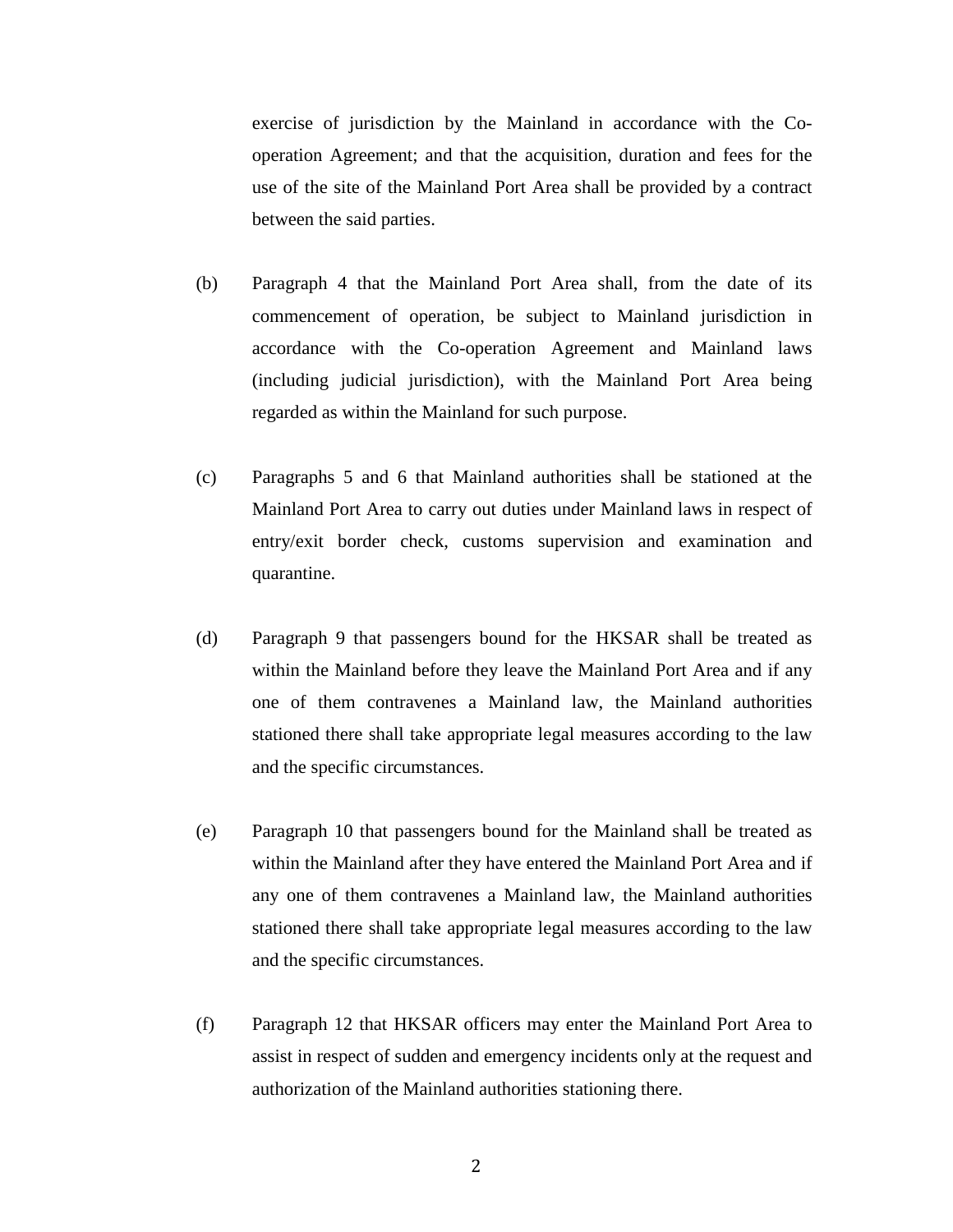- 3. On 19 October 2017, the HKBA issued a statement indicating that it has been monitoring the development in respect of the "Three-step Process" closely and will publish its views if and when appropriate. Now that the HKBA has access to the details of the first two steps of the "Three-step Process" following yesterday's events, we consider it necessary to state our views on the legal and constitutional issues involved.
- 4. The HKBA refers to the Explanations and considers that its claim at page 5 that the high degree of autonomy enjoyed by the HKSAR **is** the source of authority for the HKSAR to enter into the Co-location Arrangement with the Mainland is erroneous in material respects. The HKBA makes the following observations on the provisions of the Basic Law used to support this claim:
	- (a) The HKSAR's authority to maintain its own immigration control system pursuant to Article 154(2) of the Basic Law is the reason for the HKSAR, **not** the Mainland authority, to maintain exit control check for Mainlandbound passengers using the XRL and entry control check for Hong Kongbound passengers using the XRL.
	- (b) Although the directions in Articles 118 and 119 of the Basic Law for the HKSAR to formulate appropriate policies to promote and co-ordinate the development of various trades and to provide an economic and legal environment for encouraging investments, technological progress and the development of new industries may suggest or make it desirable for the adoption of certain policies by the HKSAR Government to promote, coordinate or facilitate economic development, they do not authorize the HKSAR Government to act inconsistently with the systems provided for under the Basic Law.
	- (c) While Article 7 of the Basic Law may enable the HKSAR Government to enter into an agreement with another person in respect of the granting of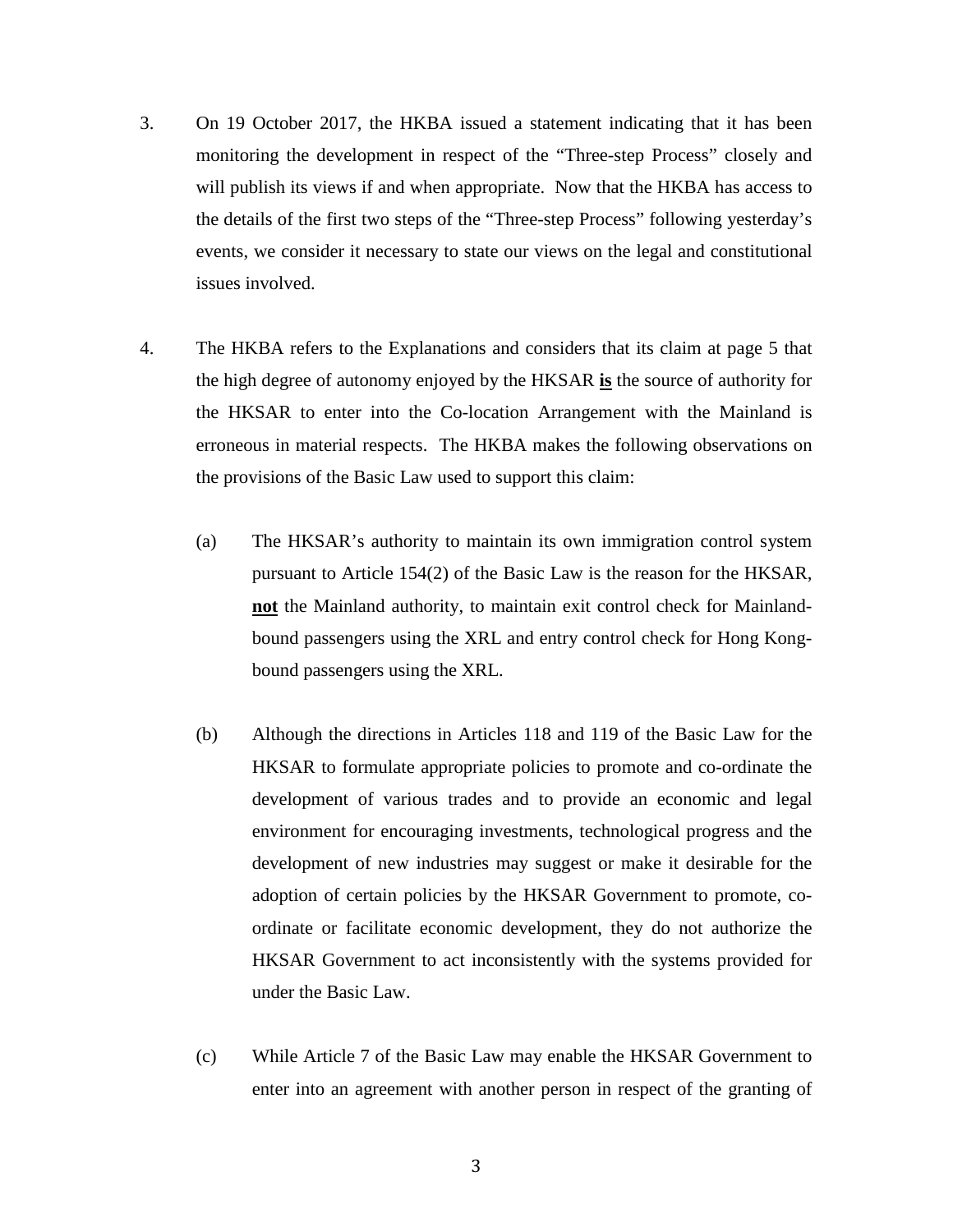the use of a piece of land within the HKSAR, it does not authorize the HKSAR Government to divest **all** institutions of the HKSAR (including the HKSAR courts) from having the jurisdiction they have pursuant to the various provisions of the Basic Law over that piece of land.

- 5. Accordingly, the HKBA is of the firm view that **none** of the Basic Law provisions referred to the Explanations provide the source of authority for the Co-location Arrangement in the Co-operation Agreement, the implementation of which will clearly mean the disapplication of the systems of the HKSAR provided for by and under the provisions of the Basic Law, pursuant to Article 31 of the Constitution of the People's Republic of China and Article 11 of the Basic Law, in respect of the land within the HKSAR at the Mainland Port Area at WKS. Given that Article 11(2) of the Basic Law provides that not even legislation of the HKSAR can contravene Article 11 of the Basic Law, the Co-operation Agreement (being an agreement entered into between the HKSAR Government and the Guangdong Provincial Government), by itself, has no authority to override Article 11.
- 6. In this regard, the HKBA considers that the suggestion in the Explanations that the Co-location Arrangement does not contravene Article 18 of the Basic Law because Mainland laws only apply to **a part of** the HKSAR (i.e. the Mainland Port Area) – which will be regarded under the Co-location Arrangement as being situated in the Mainland – and not the entire HKSAR, goes against any plain reading of the Article. Such logic, if extended, is capable of authorizing the application of Mainland laws to *any part* of the HKSAR designated by the HKSAR Government (e.g. the High Court Building) as long as it does not cover the whole of the HKSAR, and completely by-passes and emasculates the requirement under Article 18(3) of the Basic Law that only national laws listed in Annex III of the Basic Law shall be applied to the HKSAR.
- 7. The HKBA is appalled by the NPCSC Co-location Decision, which merely states that the NPCSC approves the Co-operation Agreement and "confirms" that the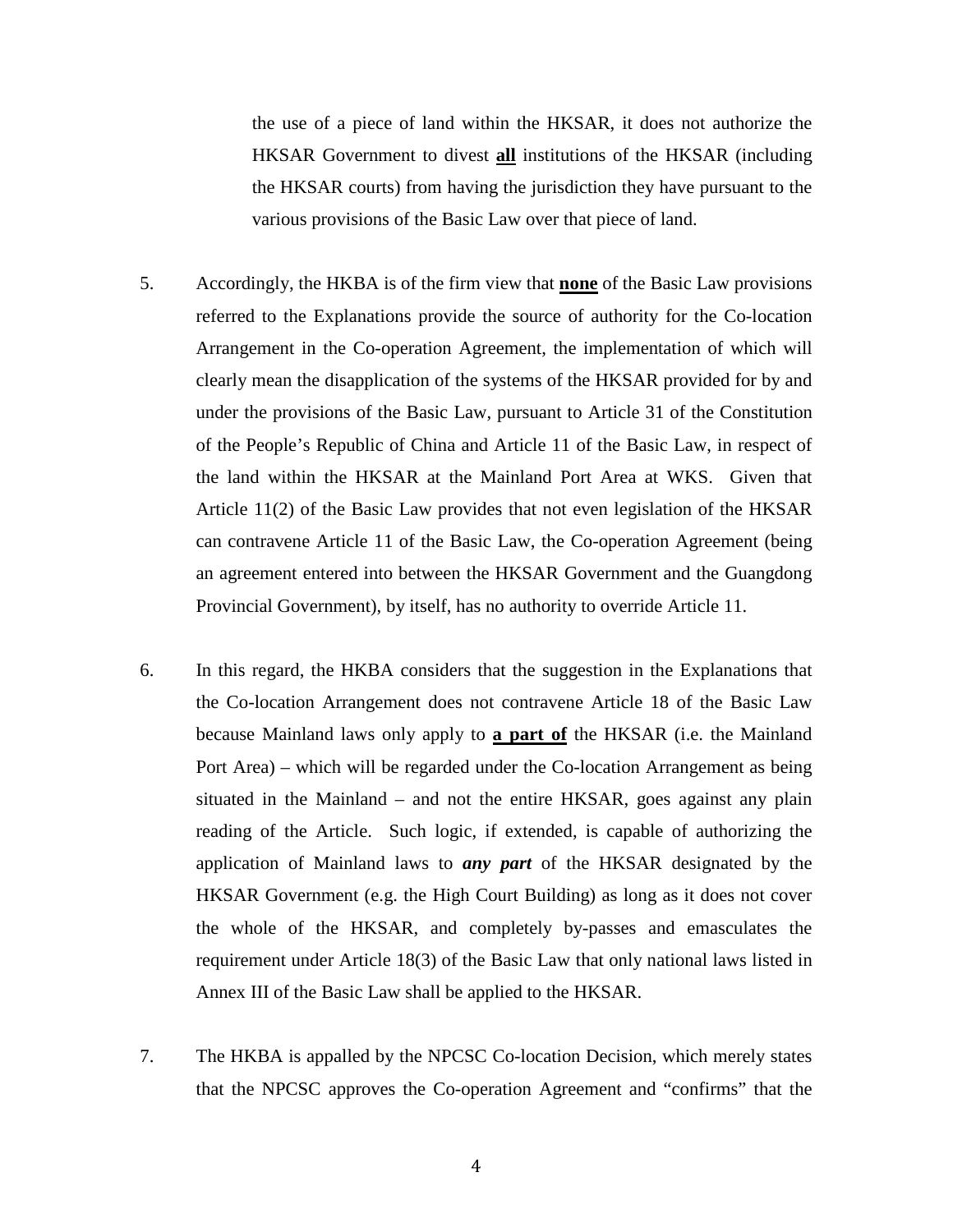Co-operation Agreement is consistent with the Constitution of the People's Republic of China and the Basic Law without stating how this is so. This is followed by a provision phrased in terms of an "obligation" of the HKSAR to legislate to ensure the implementation of the Co-operation Agreement. This plainly amounts to an announcement by the NPCSC that the Co-operation Agreement complies with the Constitution and the Basic Law **"just because the NPCSC says so"**. Such an unprecedented move is the most retrograde step to date in the implementation of the Basic Law, and severely undermines public confidence in "one country, two systems" and the rule of law in the HKSAR.

- 8. The NPCSC does not exercise power out of a vacuum. Its functions and powers are provided in Article 67 of the Constitution of the People's Republic of China, and its functions and powers are prescribed (and circumscribed) in Articles 17, 18, 20, 90, 158, 159 and 160, and Annexes I and II to the Basic Law. The NPCSC must abide by these provisions of the Constitution of the People's Republic of China and the Basic Law when it makes a decision in respect of the HKSAR.
- 9. The HKBA considers that the assertion in the NPCSC Co-location Decision that the stationing of Mainland authorities at the Mainland Port Area at WKS to exercise their duties under Mainland laws there is different from the situation under Article 18 of the Basic Law of national laws being implemented in the whole of the HKSAR begs the question of how this is different. The assertion that it is appropriate to make provision under the Co-operation Agreement to provide for the division of jurisdiction and the application of laws in the WKS Port and to confirm that the Mainland Port Area (a part of the HKSAR) shall be regarded as "being in the Mainland" again begs the question of why this is appropriate. The assertion that the establishment of the Mainland Port Area in the Port at WKS does not alter the extent of the HKSAR, does not affect the high degree of autonomy of the HKSAR enjoyed according to law, and does not limit the rights and freedoms the Hong Kong residents enjoy according to law, plainly begs the question of how and why they are so.